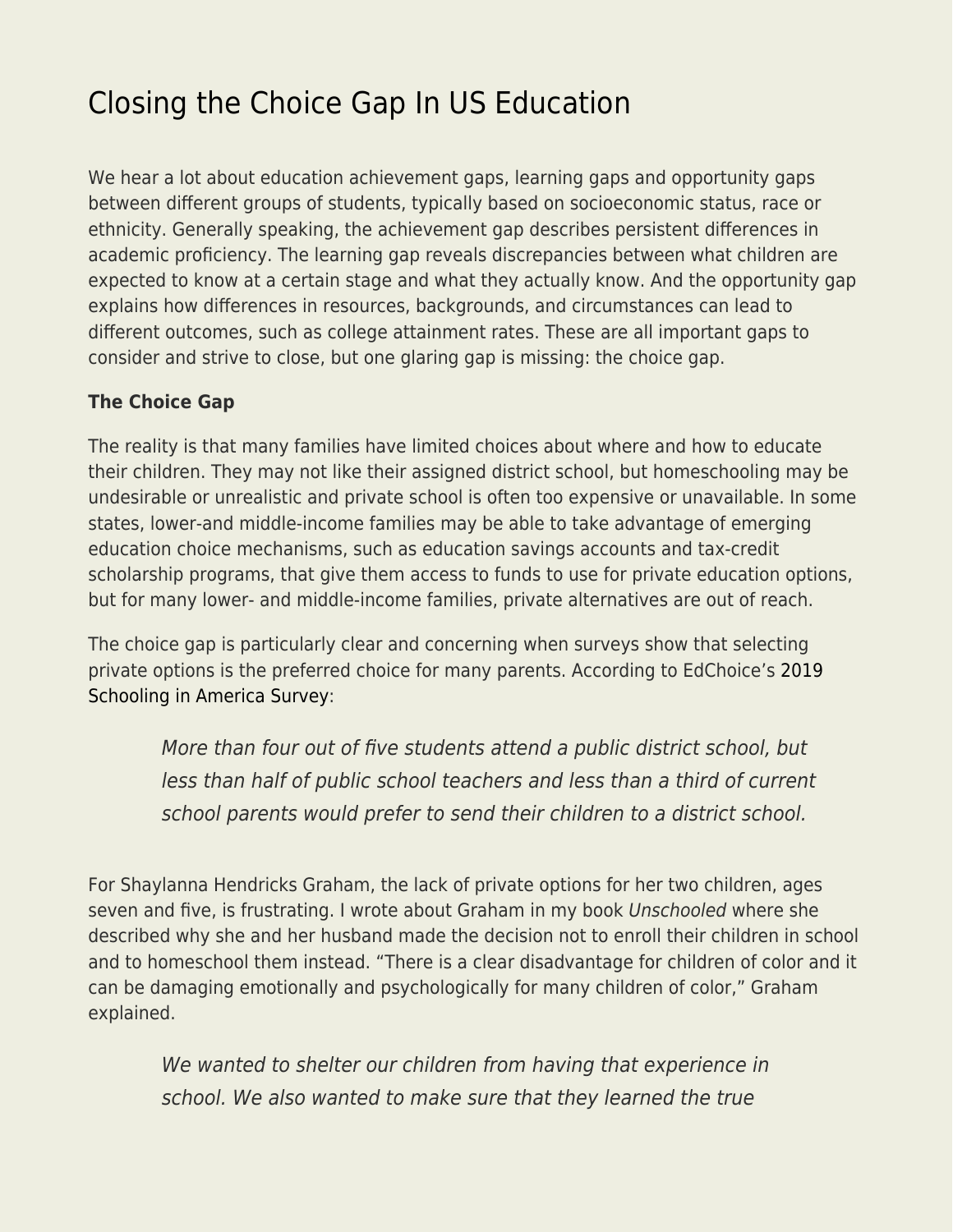history and origin of our ancestors and the great impact that our African ancestors had in the history of the world.

She added:

Schools systematically treat our brown children as if they are lessthan and less deserving than the rest and it is our intention that our brown children have a much more positive life experience.

I recently checked in with Graham, who lives in Boston. She said that homeschooling has become challenging, particularly as she tries to meet her children's varying needs and give them enough social and academic enrichment, while also running a small consulting business. This reflects a wider trend among homeschooling families. The recent EdChoice [survey](https://www.edchoice.org/research/2019-schooling-in-america-survey/) mentioned above found overall satisfaction with homeschooling decreased by 10 percent since last year. After looking into local private school options with price-tags of over \$35,000 a year, the couple realized that was more than they could pay, especially for two children.

## **Entrepreneurs Creating New Alternatives**

Ideally, says Graham, she would prefer a more affordable, private hybrid homeschool program or micro-school that would allow her to continue the homeschooling lifestyle that she and her husband cherish, while also offering consistent, high-quality opportunities for her children to play and learn outside the home.

A model that allows for drop-off, offers enriching classes or opportunities for development in areas, as well as the freedom for the children to choose how they want to spend their day, would be a dream come true,

Graham says. "We would be happy to pay \$7,000 for a program like this," she adds.

Low-cost micro-schools, hybrid homeschooling programs and other affordable private options would help to close the choice gap. Tuition that is a fraction of the cost of a traditional private school in a given location would expand choices for many parents and kids. Entrepreneurs will be the ones to successfully create and scale affordable alternatives to conventional K-12 schooling.Education choice programs and similar public policy efforts